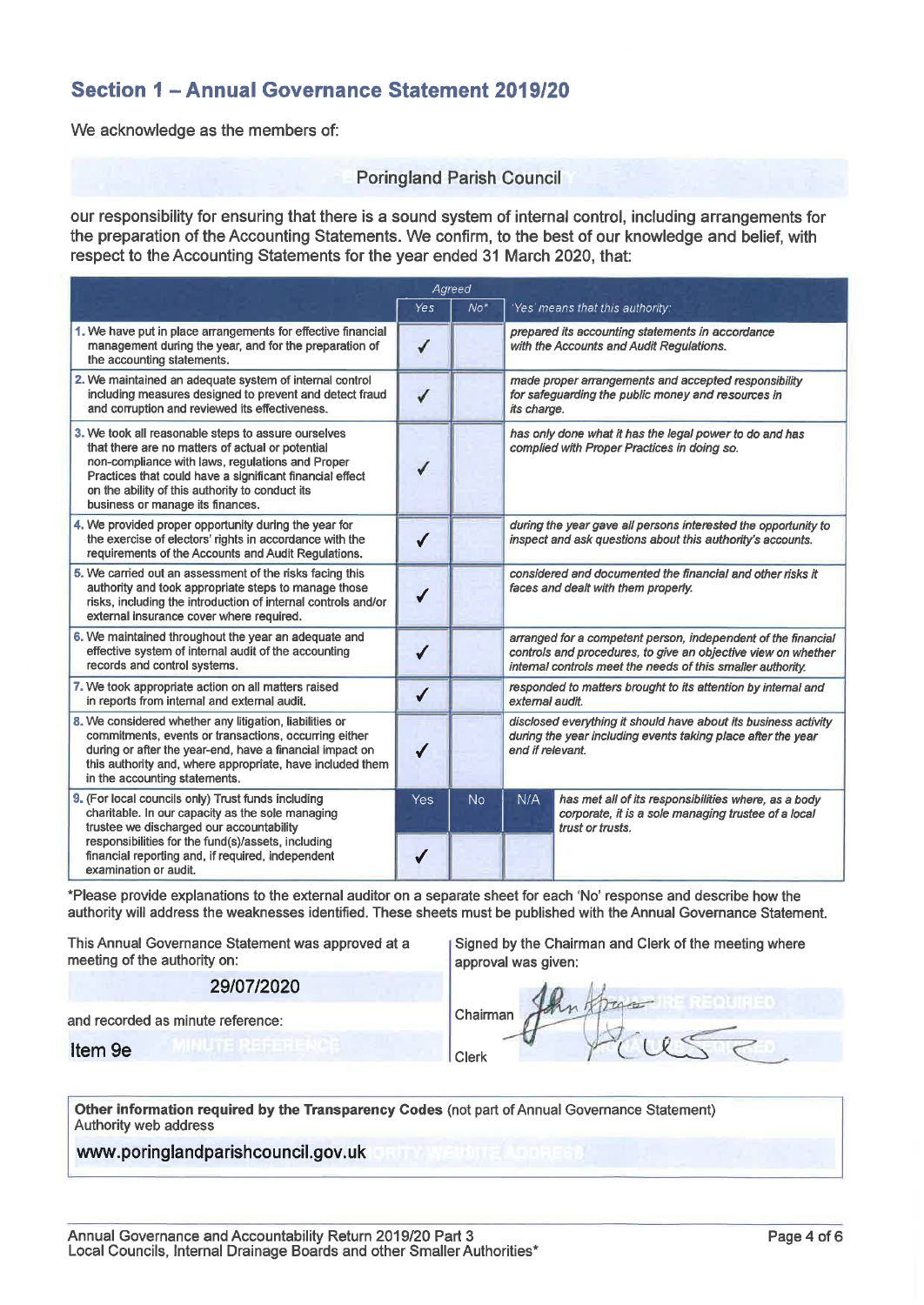# Section 2 - Accounting Statements 2019/20 for

#### **Poringland Parish Council**

|                                                                                        | Year ending           |                        | Notes and guidance                                                                                                                                                                                               |  |  |
|----------------------------------------------------------------------------------------|-----------------------|------------------------|------------------------------------------------------------------------------------------------------------------------------------------------------------------------------------------------------------------|--|--|
|                                                                                        | 31 March<br>2019<br>£ | 31 March<br>2020<br>£. | Please round all figures to nearest £1. Do not leave any<br>boxes blank and report £0 or Nil balances. All figures must<br>agree to underlying financial records.                                                |  |  |
| 1. Balances brought<br>forward                                                         | 322,885               | 589,261                | Total balances and reserves at the beginning of the year<br>as recorded in the financial records. Value must agree to<br>Box 7 of previous year.                                                                 |  |  |
| 2. (+) Precept or Rates and<br>Levies                                                  | 150,922               | 161,236                | Total amount of precept (or for IDBs rates and levies)<br>received or receivable in the year. Exclude any grants<br>received.                                                                                    |  |  |
| 3. (+) Total other receipts                                                            | 390,531               | 278,447                | Total income or receipts as recorded in the cashbook less<br>the precept or rates/levies received (line 2). Include any<br>grants received.                                                                      |  |  |
| 4. (-) Staff costs                                                                     | 112,796               | 133,062                | Total expenditure or payments made to and on behalf<br>of all employees. Include gross salaries and wages,<br>employers NI contributions, employers pension<br>contributions, gratuities and severance payments. |  |  |
| 5. (-) Loan interest/capital<br>repayments                                             | 8,713                 | 8,713                  | Total expenditure or payments of capital and interest<br>made during the year on the authority's borrowings (if any).                                                                                            |  |  |
| 6. (-) All other payments                                                              | 153,568               | 208,008                | Total expenditure or payments as recorded in the cash-<br>book less staff costs (line 4) and loan interest/capital<br>repayments (line 5).                                                                       |  |  |
| 7. (=) Balances carried<br>forward                                                     | 589,261               | 679,161                | Total balances and reserves at the end of the year. Must<br>equal $(1+2+3) - (4+5+6)$ .                                                                                                                          |  |  |
| 8. Total value of cash and<br>short term investments                                   | 578,312               | 667,865                | The sum of all current and deposit bank accounts, cash<br>holdings and short term investments held as at 31 March -<br>To agree with bank reconciliation.                                                        |  |  |
| 9. Total fixed assets plus<br>long term investments<br>and assets                      | 1,867,890             | 1,890,639              | The value of all the property the authority owns $-$ it is made<br>up of all its fixed assets and long term investments as at<br>31 March.                                                                       |  |  |
| 10. Total borrowings                                                                   | 62,264                | 56,655                 | The outstanding capital balance as at 31 March of all loans<br>from third parties (including PWLB).                                                                                                              |  |  |
| 11. (For Local Councils Only) Disclosure note<br>re Trust funds (including charitable) |                       | No.<br><b>Yes</b>      | The Council, as a body corporate, acts as sole trustee for<br>and is responsible for managing Trust funds or assets.                                                                                             |  |  |
|                                                                                        |                       | ✔                      | N.B. The figures in the accounting statements above do<br>not include any Trust transactions.                                                                                                                    |  |  |

I certify that for the year ended 31 March 2020 the Accounting Statements in this Annual Governance and Accountability Return have been prepared on either a receipts and payments or income and expenditure basis following the guidance in Governance and Accountability for Smaller Authorities - a Practitioners' Guide to Proper Practices and present fairly the financial position of this authority.

Signed by Responsible Financial Officer before being presented to the authority for approval

Date

29/07/2020

I confirm that these Accounting Statements were approved by this authority on this date:

29/07/2020

as recorded in minute reference:

Item 9f

Signed by Chairman of the meeting where the Accounting Statements were approved

Annual Governance and Accountability Return 2019/20 Part 3 Local Councils, Internal Drainage Boards and other Smaller Authorities\*